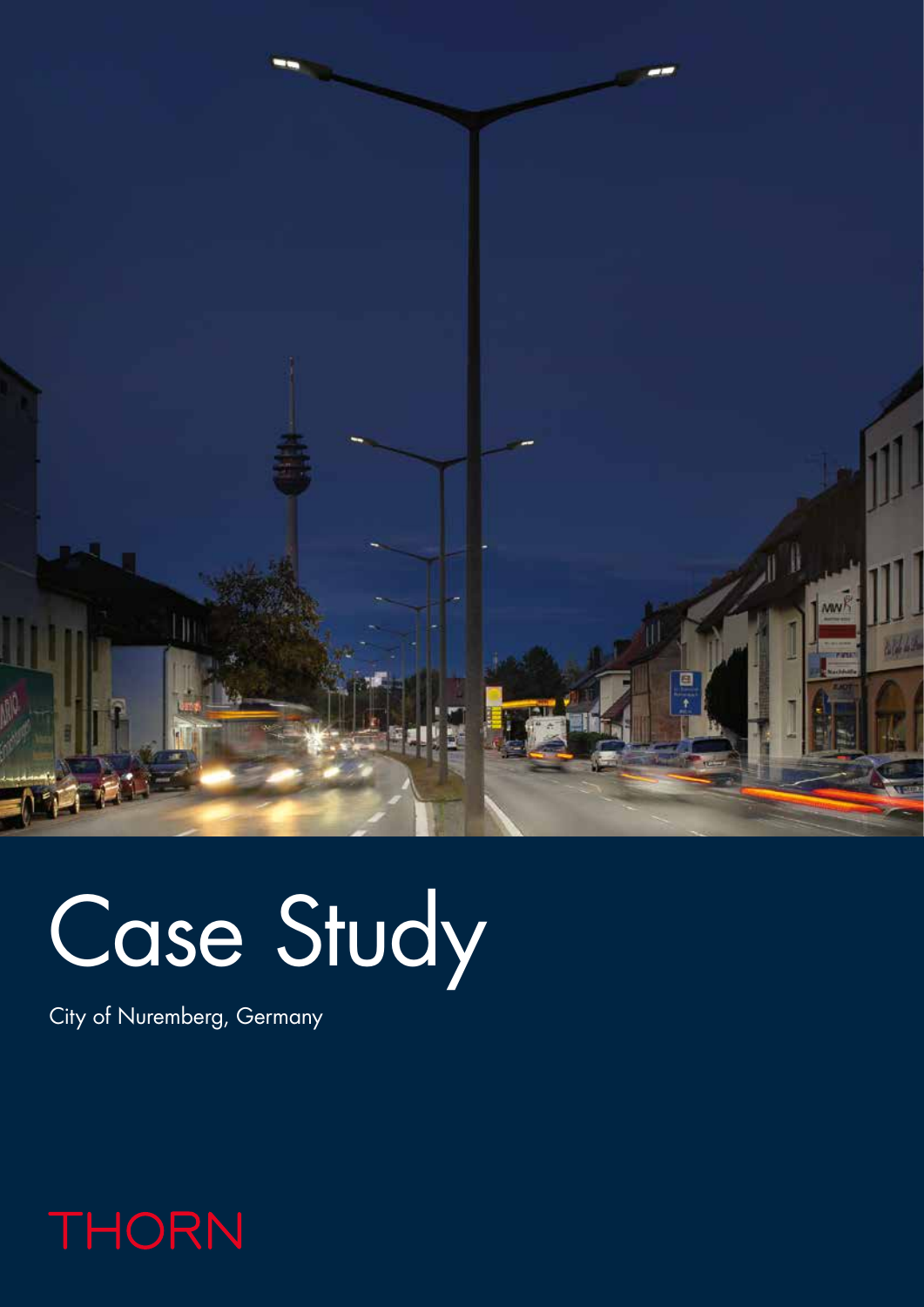# LEDs deliver energy efficiency and a modern Nuremberg cityscape

The best kilowatt hour is the kilowatt hour that is saved.



Nuremberg is a true pioneer when it comes to efficient urban lighting. Innovative R2L2 LED street lights from Thorn play a major role here, fulfilling a range of different lighting tasks with tailored illumination levels and task-specific light distributions.

"Saving energy is the finest form of alternative energy. The best kilowatt hour is the kilowatt hour that is saved." This is the motto of Nuremberg – and a motto that is impressively confirmed by a new street lighting concept in the German city. Even though the network of illuminated streets and roads has expanded from 1160 kilometres to 1204 kilometres over the last 20 years, energy consumption in 2016 actually declined from 22.8 million kWh (kilowatt hours) to 15.3 million kWh. A further reduction to little more than 15 million kWh is expected in 2017. This impressive change has been in part achieved by successively renewing approximately 1500 luminaires each year, starting with those that have the longest operating periods. These new lighting solutions have improved energy efficiency and replaced out-dated fittings, representing a real technological step forward. This progress is perfectly illustrated by the contemporary R2L2 LED street lanterns from Thorn Lighting, which first started to complement the Nuremberg cityscape in 2014.



# **14.1% of the 48,000 street lights in Nuremberg are now equipped with LED technology.**

Norbert Hirschmann, Head of City Lighting in the SÖR/1-E section of the public spaces service team, explained: "This change was accelerated by the so-called municipal guideline. Since 2008 the Federal Ministry for the Environment, Transport and Nuclear Safety has been supporting local authorities with upgrading public outdoor and street lighting from conventional mercury, high-pressure sodium vapour or fluorescent lamps to LED technology with lighting controls and regulation technology – just as long as the carbon dioxide emissions are reduced by at least 60 per cent."

Despite the fact that the funding rate was reduced to 20 per cent, Norbert Hirschmann was still very much of the opinion that this programme makes sense on various levels. It was therefore no surprise when Nuremberg also applied for inclusion in the subsequent initiative that was launched in spring 2013.

## **Last year new LED street lighting helped save more than 0.5 million kWh.**

These measures are especially important when it comes to reducing the impact of the significant increases in electricity costs caused by recent renewable energy legislation. Even though the introduction of LED has seen the overall connected load for street lighting reduce steadily, saving the Nuremberg local authorities more than 0.5 million kWh every year, energy prices rose markedly between 2011 and 2013. Genuine cost benefits were therefore only achieved when energy prices finally began to stabilise.

**Last year new LED street lighting helped save more than 0.5 million kWh**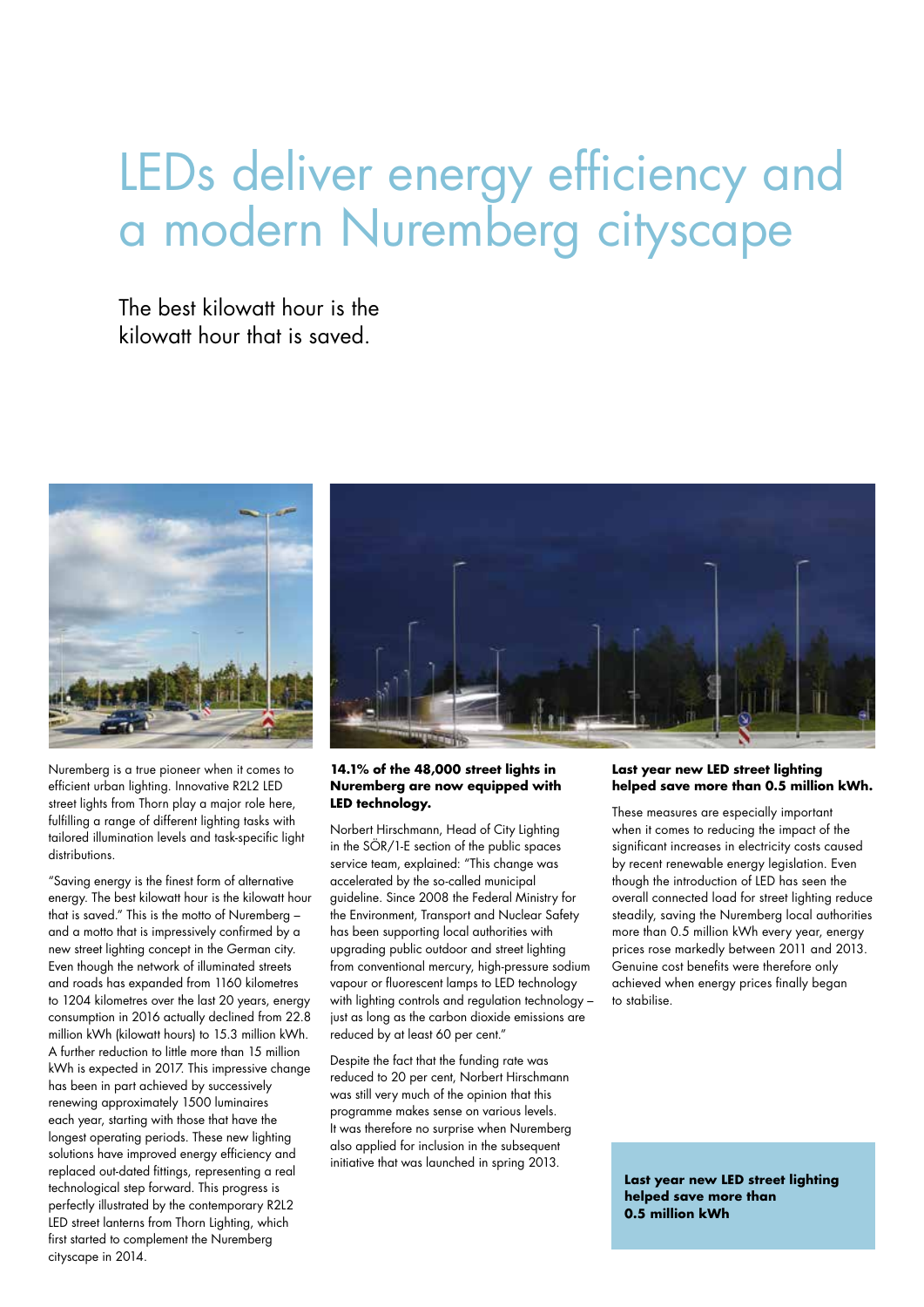

#### **A carefully considered approach**

The public tender for the LED street lighting included a mixture of technical parameters and design requirements. Every luminaire to be considered for inclusion in the programme was initially subject to a trial installation period, enabling the authorities to fully evaluate the suitability of the various fittings. This appraisal process also covered assembly and maintenance, as the costs associated with these factors make them important selection criteria. A high IP66 protection class means that LED luminaires are less prone to invasive elements like dirt and moisture, while excellent levels of reliability guarantee extra peace of mind. As a result, the four-year maintenance cycle for conventional technology could be extended to five years for LED products in Nuremberg.

A total of 1512 of the preferred luminaires from various manufacturers were installed between August 2013 and September 2014. This number included R2L2 LED street lanterns from Thorn, which fulfilled all the necessary requirements and represented the most cost-effective solution on the list. As Norbert Hirschmann points out, "any difference in price was therefore no major issue."

#### **Sleek, modern and timeless**

A core feature of the R2L2 street lantern is precisely calculated lens technology, which has paved the way for the development of individual lens clusters. These can be combined and integrated into the die-cast aluminium housing to create various luminaire sizes and light outputs of up to 30,000 lumens. In this way, both the luminous flux and the light distribution can be specified to suit the particular lighting task. The twelve different optics provide a carefully defined distribution without any stray light, helping to fulfil the varied lighting requirements of any public space: from wet roads to narrow, wide and extra-wide routes such as motorways; from footpaths and bike lanes to pedestrian crossings.

Yet a series of other features further add to the appeal of this street luminaire, which has been developed around a central concept of durability. The integration of high-performance R-PEC LED optics into the third generation of the R2L2 range has enabled the total number of components to be reduced, simultaneously lowering the likelihood of technical failure and improving serviceability.

Ease of maintenance is further enhanced by the water-resistant and dust-repellent surface of the luminaire head, which performs the additional task of effectively dissipating heat and thereby extending the operating life of the LEDs.

**Norbert Hirschmann: "For a technical luminaire, the R2L2 has a very attractive appearance. The pleasant design blends harmoniously into the cityscape."**